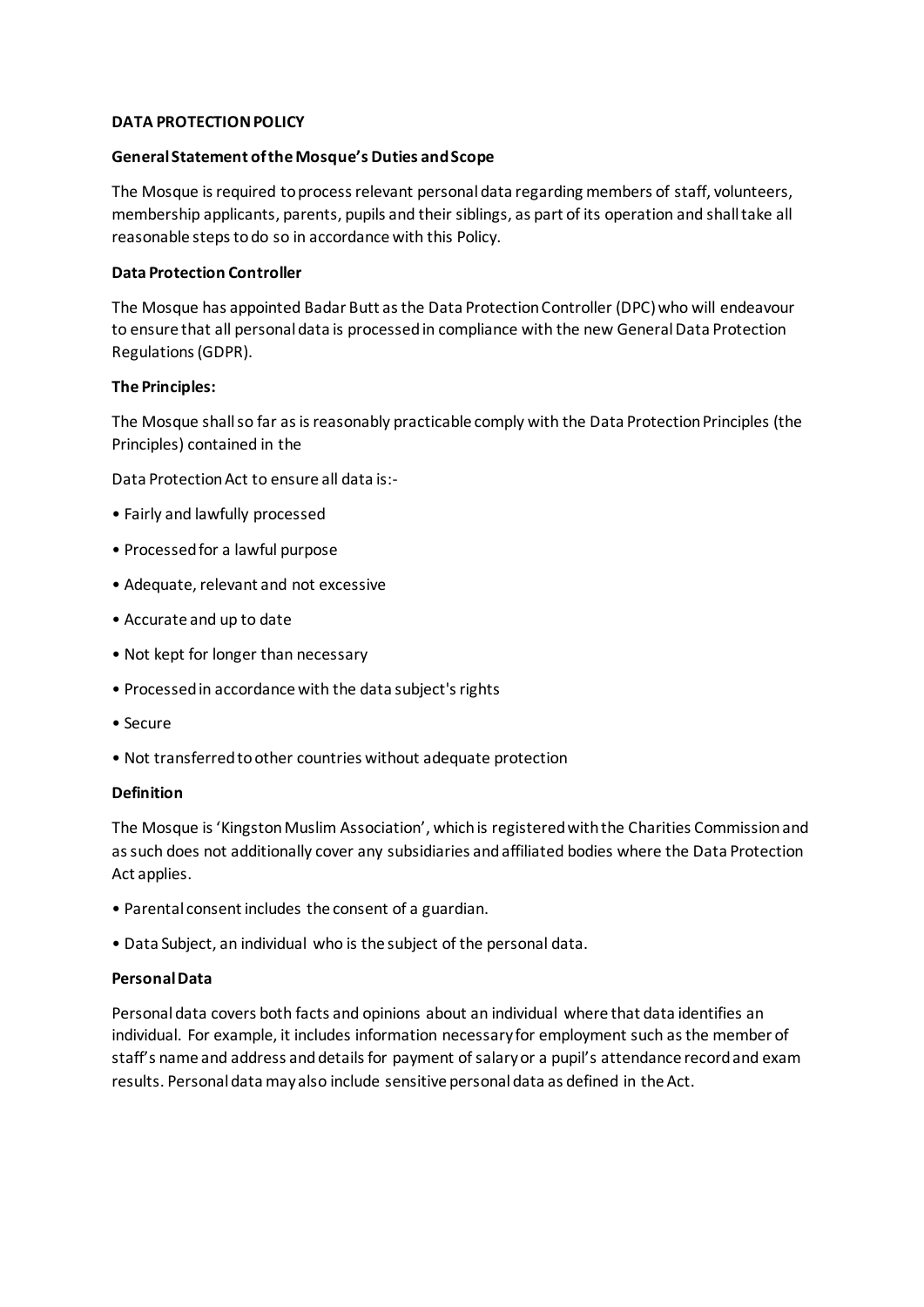## **Processing of Personal Data**

Consent may be required for the processing of personal data unless processing is necessary for the performance of the contract of employment or KMA membership. Any information which falls under the definition of personal data and is not otherwise exempt will remain confidential and will only be disclosed to third parties with appropriate consent from the data subject.

Pupils consent to process their data and disclose it to parents is implicit when they reach the age of 18. If a pupil wishes to revoke or change consent they must agree a specific agreement on how their data is to be processed with the data processor.

The Mosque processes some personal data for direct promotion and fund-raising purposes, data subjects have the right to request an opt-out to these activities, which will be respected.

#### **Sensitive Personal Data**

The Mosque may, from time to time, be required to process sensitive personal data. Sensitive personal data includes data relating to medical information, gender, religion, race, sexual orientation, trade union membership and criminal records and proceedings.

## **Rights of Access to Information**

Data subjects have the right of access to information concerning them, held by the Mosque. Any data subject wishing to access their personal data should put their request in writing by completing the Data subject access request form. The Mosque will endeavour to respond to any such written requests as soon as is reasonably practicable and in any event, within 40 days for access to records and 21 days to provide a reply to an access to Data Protection Policy.

#### **Exemptions**

Certain data is exempted from the provisions of the Data Protection Act which includes the following:-

- National security and the prevention or detection of crime
- The assessment of any tax or duty

• Where the processing is necessary to exercise a right or obligation conferred or imposed by law upon the Mosque, including Safeguarding and prevention of terrorism and radicalisation

#### **Accuracy**

The Mosque will endeavour to ensure that all personal data held in relation to all data subjects is accurate. Data subjects must notify the data processor of any changes to information held about them. Data subjects have the right in some circumstances torequest that inaccurate information about them is erased. This does not apply in all cases, for example, where records of mistakes or corrections are kept, or records which must be kept in the interests of all parties to which they apply.

#### **Enforcement**

If an individual believes that the Mosque has not complied with this Policy or acted otherwise than in accordance with the Data Protection Act, the member of staff should utilise the Mosque grievance procedure.